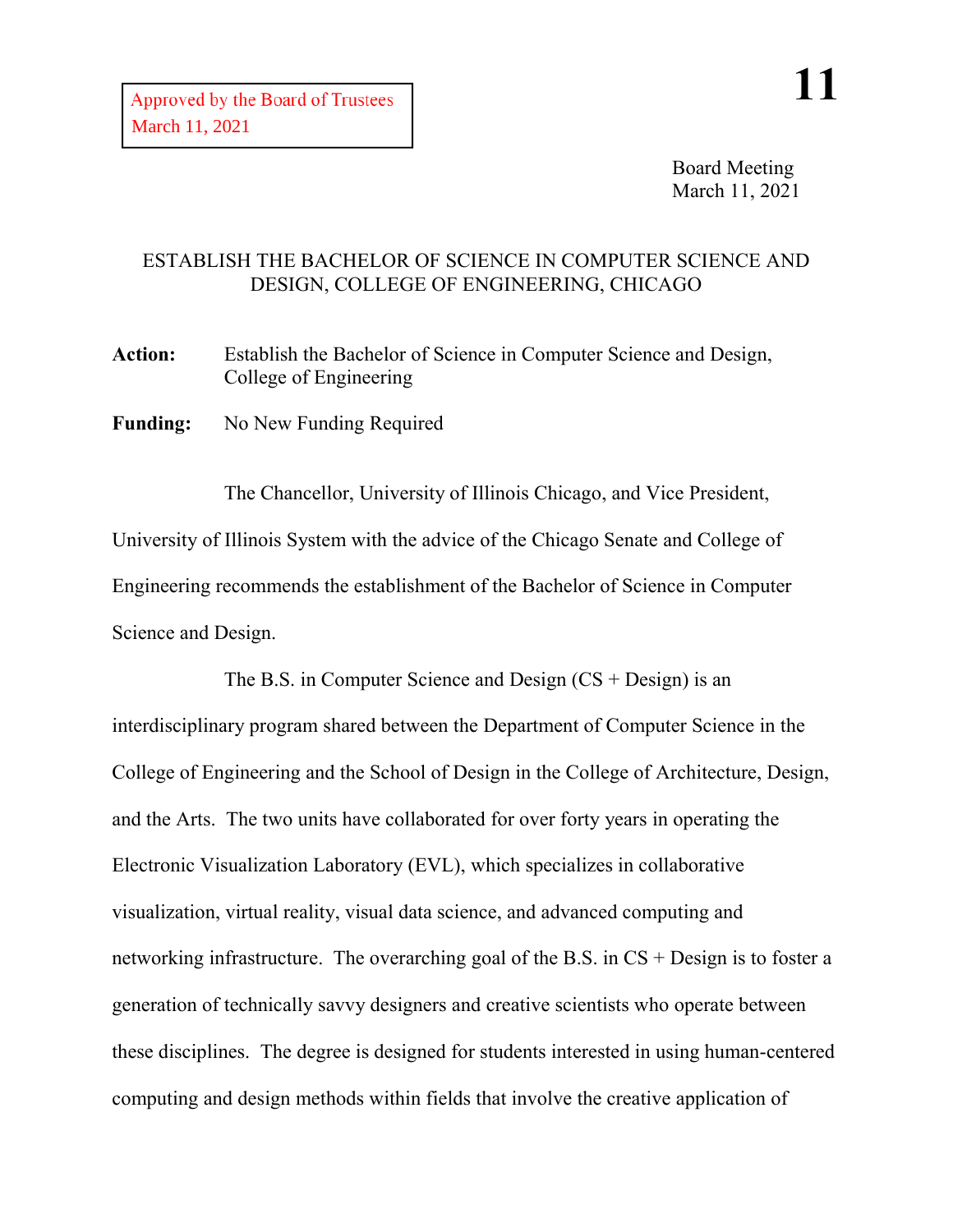advanced technologies and cross-practice collaboration. There is only one other bachelor's degree program of this kind in the country at Northeastern University (Boston, MA).

The degree will be housed in the Department of Computer Science, but the CS + Design Program Advisory Committee comprised of faculty and staff from both units will make recommendations regarding admissions, monitor the program's performance and growth, and ensure the curriculum remains current. The degree will require 122 total hours, including 40 hours of general education and non-core courses, 36 hours in the computer science core, and 40 hours in the design core.

Entering students will begin their university studies as pre-majors in  $CS +$ Design. In order to be considered for admission to the degree, students must complete established course requirements (e.g., english, math, computer science, and design), and meet course grade and grade point average minimums. The colleges anticipate the first cohort of students in the program will be current computer science students who have already demonstrated an interest in this specialty. It is anticipated that 100 students will be enrolled once the degree is fully implemented.

The B.S. in  $CS + Design$  draws from existing faculty and curricular strengths in visualization, interaction, user experience, user studies, design and computer science research, typography, computer graphics, and application of computational design in real world situations. The degree is comprised entirely of existing courses. Current faculty in Computer Science and Design are adequate to support the program, as are facilities and library resources.

2